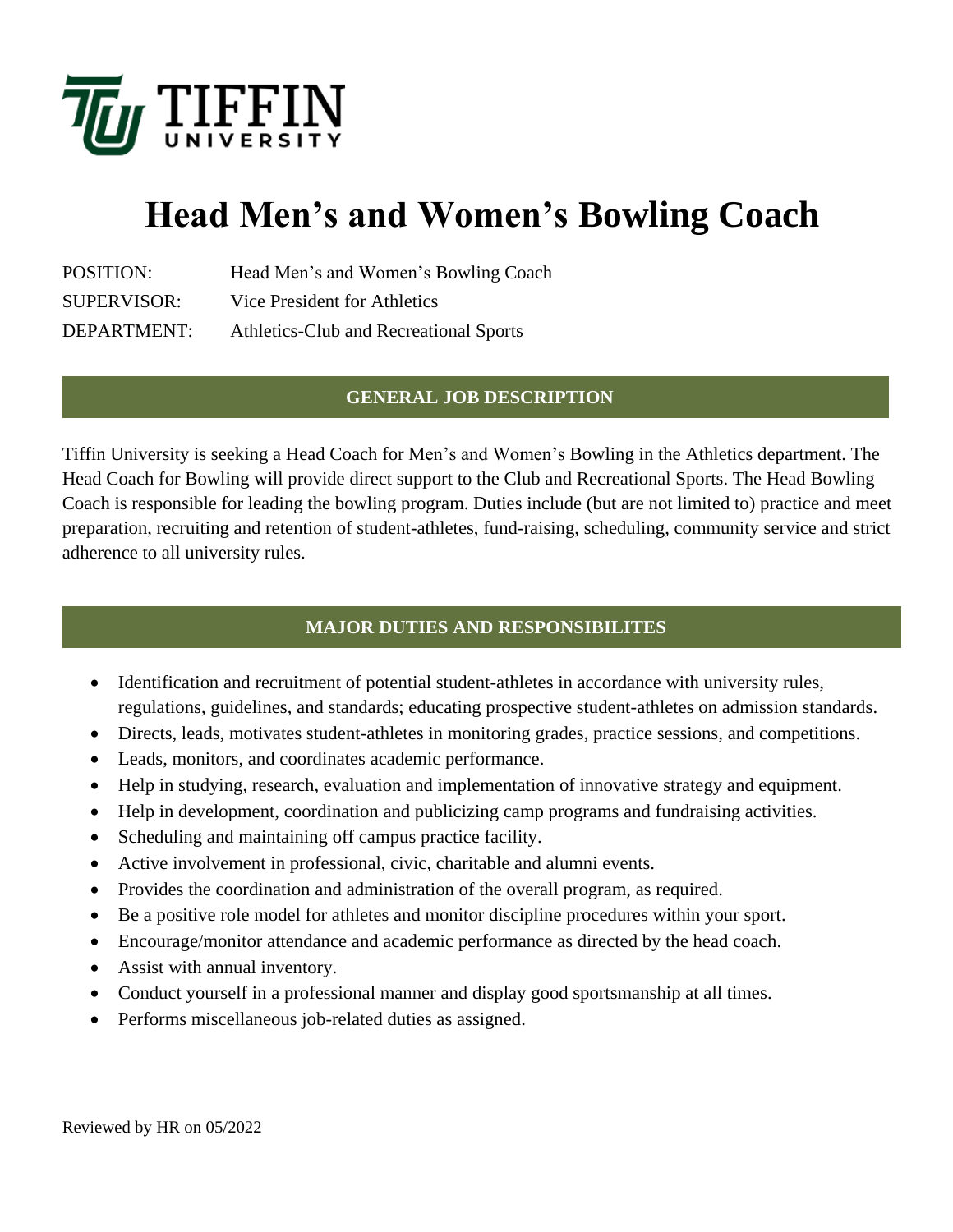

# **QUALIFICATIONS FOR THE JOB**

#### *Education:*

- Candidates must have a Bachelor's degree from an accredited institution.
- Enrolled in Master's program at Tiffin University.

### *Experience:*

- Strong communication and interpersonal skills;
- A record of integrity and leadership;
- A willingness to advance the goals of the Tiffin University Department of Athletics, including fundraising; and a commitment to the academic success and graduation of student-athletes.
- Knowledge of International/Nationwide/Statewide recruiting is preferred.
- Must have valid US Driver's license

# **KEY COMPETENCIES**

| Interdependence:  | <b>Fosters</b> collaboration                                                                          |
|-------------------|-------------------------------------------------------------------------------------------------------|
| Communication:    | Strong decision making and communication skills                                                       |
| Accountability:   | Formulates effective and progressive strategies aligned with University mission and<br>values         |
| Respect:          | Creates an engaging, collaborative work environment by bringing diverse people and<br>ideas together. |
| Entrepreneurship: | Influences and Inspires                                                                               |

# **PHYSICAL REQUIREMENTS**

While performing the duties of this position, the employee is frequently required to sit, stand, travel (for long hours) and communicate.